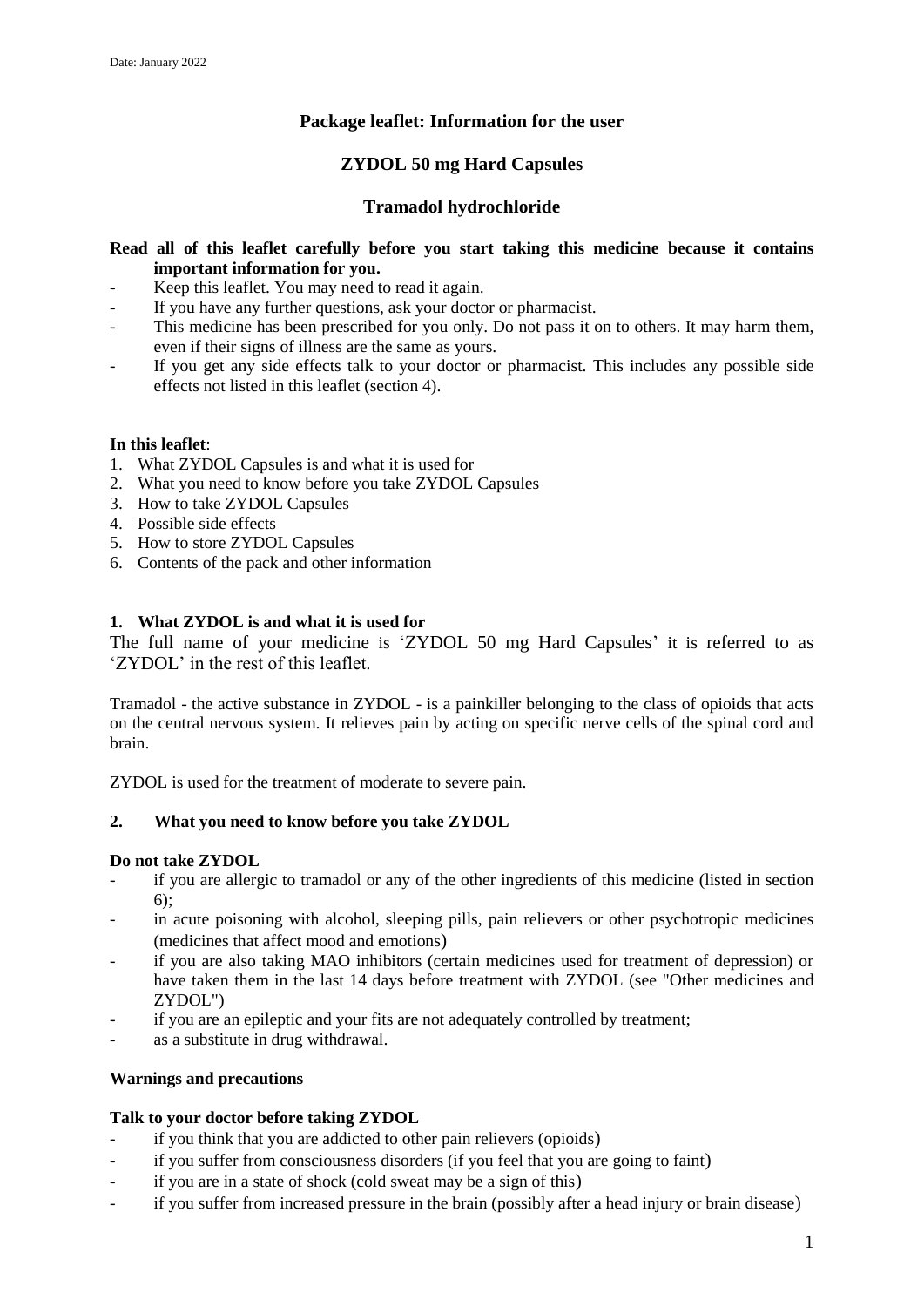- if you have difficulty in breathing
- if you have a tendency towards epilepsy or fits because the risk of a fit may increase
- if you suffer from depression and you are taking antidepressants as some of them may interact with tramadol (see "Other medicines and ZYDOL");
- if you suffer from a liver or kidney disease.

## Sleep-related breathing disorders

ZYDOL contains an active substance that belongs to the group of opioids. Opioids can cause sleeprelated breathing disorders, for example central sleep apnea (shallow/pause of breathing during sleep) and sleep-related hypoxemia (low level of oxygen in the blood).

The risk of experiencing central sleep apnea is dependent on the dose of opioids. Your doctor may consider decreasing your total opioid dosage if you experience central sleep apnea.

There is a small risk that you may experience a so-called serotonin syndrome that can occur after having taken tramadol in combination with certain antidepressants or tramadol alone. Seek medical advice immediately if you have any of the symptoms related to this serious syndrome (see section 4 "Possible side effects").

Epileptic fits have been reported in patients taking tramadol at the recommended dose level. The risk may be increased when doses of tramadol exceed the recommended upper daily dose limit (400 mg).

Please note that ZYDOL may lead to physical and psychological addiction. When ZYDOL is taken for a long time, its effect may decrease, so that higher doses have to be taken (tolerance development). In patients with a tendency to abuse medicines or who are dependent on medicines, treatment with ZYDOL should only be carried out for short periods and under strict medical supervision.

Please also inform your doctor if one of these problems occurs during ZYDOL treatment or if they applied to you in the past.

Tramadol is transformed in the liver by an enzyme. Some people have a variation of this enzyme and this can affect people in different ways. In some people, they may not get enough pain relief but other people are more likely to get serious side effects. If you notice any of the following side effects, you must stop taking this medicine and seek immediate medical advice: slow or shallow breathing, confusion, sleepiness, small pupils, feeling or being sick, constipation, lack of appetite.

Talk to your doctor if you experience any of the following symptoms while taking ZYDOL: Extreme fatigue, lack of appetite, severe abdominal pain, nausea, vomiting or low blood pressure. This may indicate that you have adrenal insufficiency (low cortisol levels). If you have these symptoms, contact your doctor, who will decide if you need to take hormone supplement.

## **Other medicines and ZYDOL**

Tell your doctor or pharmacist if you are taking, have recently taken or might take any other medicines.

ZYDOL should not be taken together with MAO inhibitors (certain medicines for the treatment of depression).

The pain-relieving effect of ZYDOL may be reduced and the length of time it acts may be shortened, if you take medicines which contain

- carbamazepine (for epileptic fits);
- ondansetron (prevents nausea).

Your doctor will tell you whether you should take ZYDOL, and which dose.

The risk of side effects increases,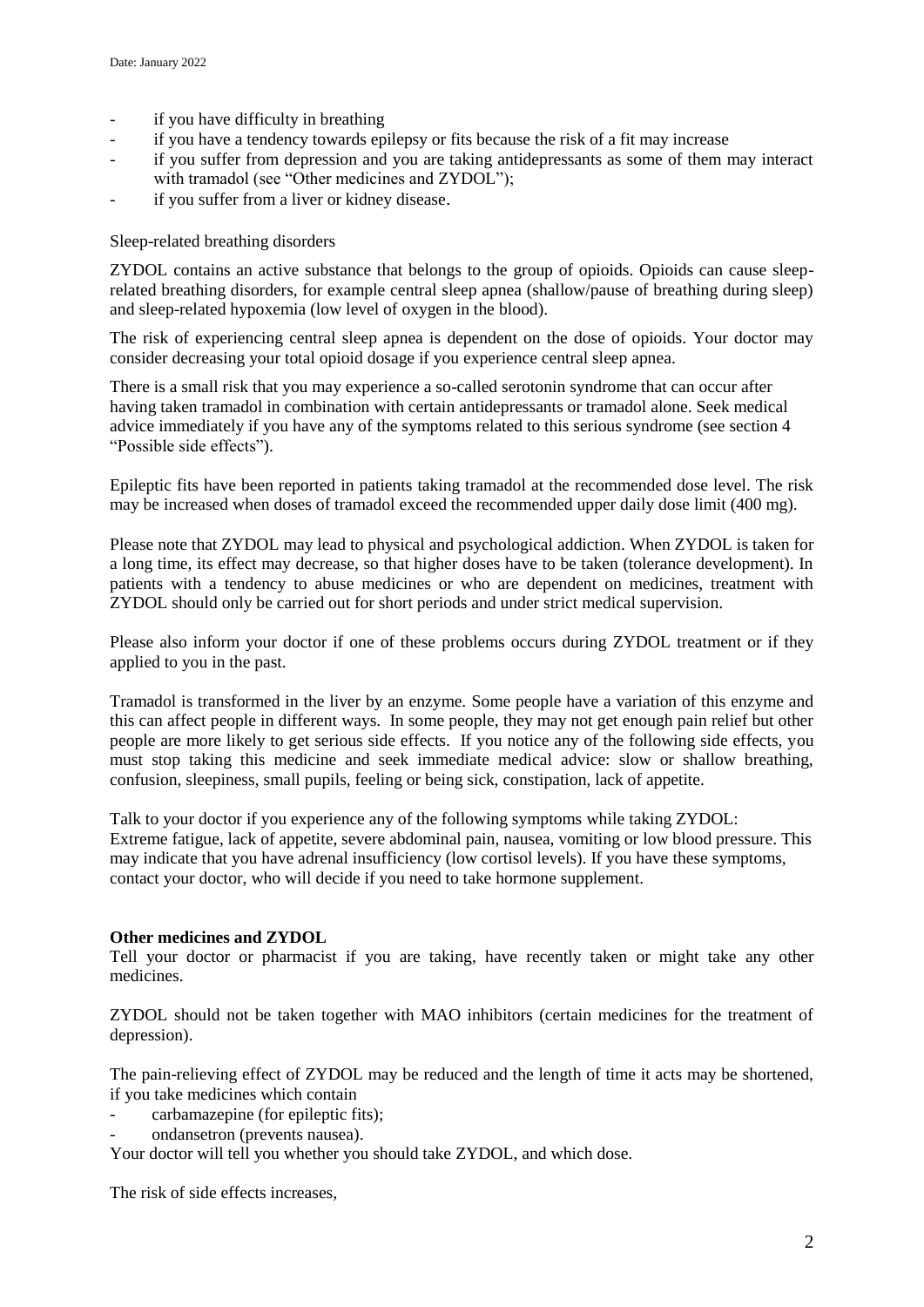- if you are taking other pain relievers such as morphine and codeine (also as cough medicine), and alcohol while you are taking ZYDOL. You may feel drowsier or feel that you might faint. If this happens tell your doctor.
- Concomitant use of ZYDOL and tranquillizers or sleeping pills (e.g. benzodiazepines), increases the risk of drowsiness, difficulties in breathing (respiratory depression), coma and may be life-threatening. Because of this, concomitant use should only be considered when other treatment options are not possible. However, if your doctor prescribes ZYDOL together with sedating medicines the dose and the duration of concomitant treatment should be limited by your doctor. Please tell your doctor about all sedating medicines you are taking, and follow your doctor's dose recommendation closely. It could be helpful to inform friends or relatives to be aware of the signs and symptoms stated above. Contact your doctor when experiencing such symptoms.
- if you are taking medicines which may cause convulsions (fits), such as certain antidepressants or antipsychotics. The risk having a fit may increase if you take ZYDOL at the same time. Your doctor will tell you whether ZYDOL is suitable for you.
- if you are taking certain antidepressants ZYDOL may interact with these medicines and you may experience serotonin syndrome (see section 4 "Possible side effects").
- if you are taking coumarin anticoagulants (medicines for blood thinning), e.g. warfarin, together with ZYDOL. The effect of these medicines on blood clotting may be affected and bleeding may occur.

## **ZYDOL with food and alcohol**

Do not drink alcohol during treatment with ZYDOL as its effect may be intensified. Food does not influence the effect of ZYDOL.

## **Children and adolescents**

Use in children with breathing problems:

Tramadol is not recommended in children with breathing problems, since the symptoms of tramadol toxicity may be worse in these children.

## **Pregnancy, breast-feeding and fertility**

If you are pregnant or breast-feeding, think you may be pregnant or are planning to have a baby, ask your doctor or pharmacist for advice before taking this medicine.

There is very little information regarding the safety of tramadol in human pregnancy. Therefore you should not use ZYDOL if you are pregnant.

Chronic use during pregnancy may lead to withdrawal symptoms in newborns.

Tramadol is excreted into breast milk. For this reason, you should not take Zydol more than once during breast-feeding, or alternatively, if you take Zydol more than once, you should stop breastfeeding.

Based on human experience tramadol is suggested not to influence female or male fertility.

## **Driving and using machines**

ZYDOL may cause drowsiness, dizziness and blurred vision and therefore may impair your reactions. If you feel that your reactions are affected, do not drive a car or other vehicle, do not use electric tools or operate machinery.

## **ZYDOL contains sodium**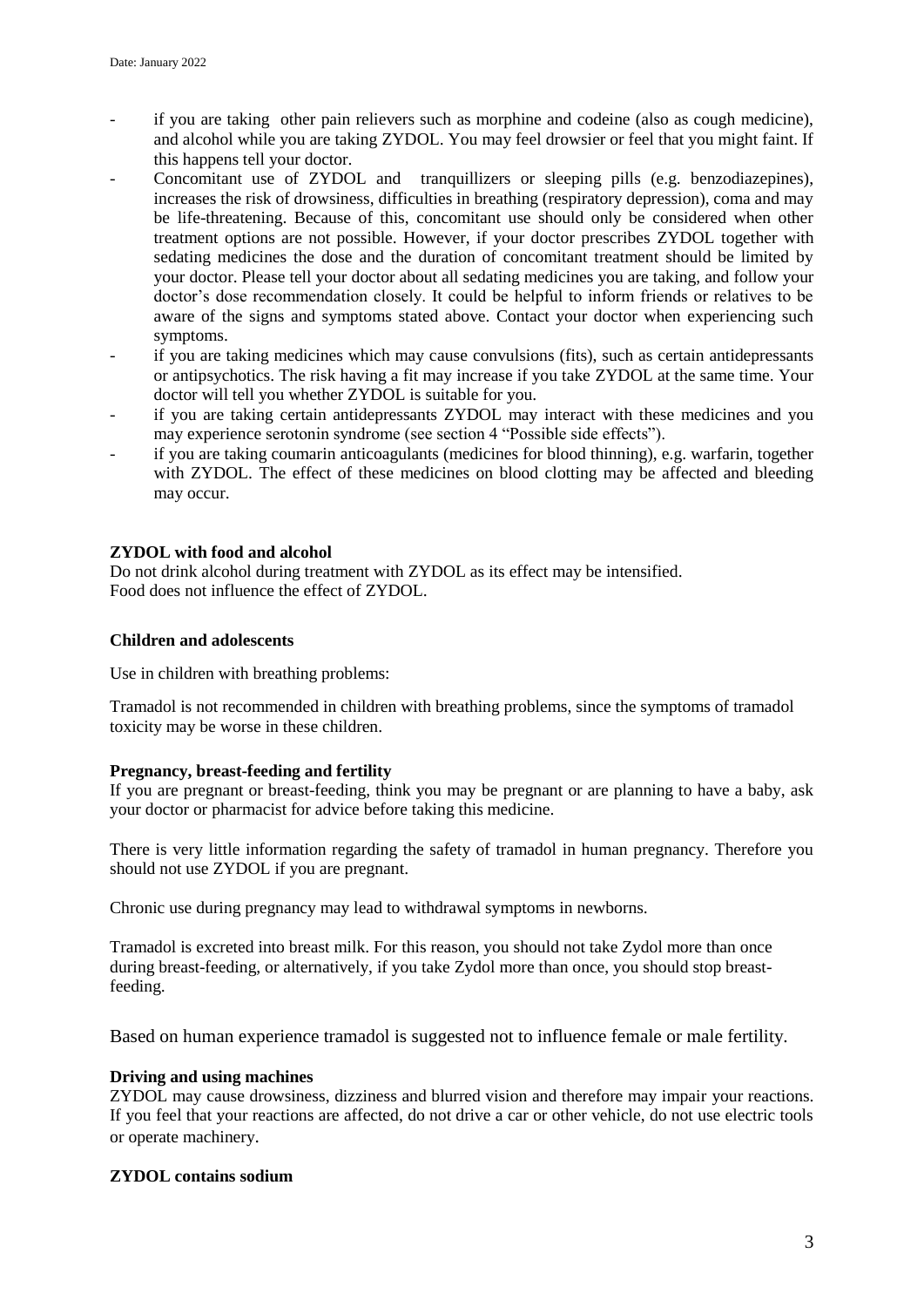This medicines contains less than 1 mmol sodium (23mg) per capsule, that is to say essentially 'sodium-free'.

## **3. How to take ZYDOL**

Always take this medicine exactly as your doctor has told you. You should check with your doctor or pharmacist if you are not sure.

The dosage should be adjusted to the intensity of your pain and your individual pain sensitivity. In general the lowest pain-relieving dose should be taken. Do not take more than 400 mg tramadol hydrochloride daily, except if your doctor has instructed you to do so.

Unless otherwise prescribed by your doctor, the usual dose is:

#### **Adults and adolescents from the age of 12 years**

One or two capsules (equivalent to 50mg – 100mg tramadol hydrochloride)*.* Depending on the pain, the effect lasts for about  $4 - 8$  hours. Your doctor may prescribe a different, more appropriate dosage of ZYDOL if necessary.

#### Children

ZYDOL 50 mg capsules are not suitable for children below the age of 12 years.

#### Elderly patients

In elderly patients (above 75 years) the excretion of tramadol may be delayed. If this applies to you, your doctor may recommend prolonging the dosage interval.

#### Severe liver or kidney disease (insufficiency)/dialysis patients

Patients with severe liver and/or kidney insufficiency should not take Zydol. If in your case the insufficiency is mild or moderate, your doctor may recommend prolonging the dosage interval.

How and when should you take ZYDOL?

ZYDOL Capsules are for oral use.

Always swallow ZYDOL Capsules whole, not divided or chewed, with sufficient liquid. You may take ZYDOL on an empty stomach or with meals.

## How long should you take ZYDOL?

You should not take ZYDOL for longer than necessary. If you need to be treated for a longer period, your doctor will check at regular short intervals (if necessary with breaks in treatment) whether you should continue to take ZYDOL Capsules and at what dose.

If you have the impression that the effect of ZYDOL is too strong or too weak, talk to your doctor or pharmacist.

## **If you take more ZYDOL than you should**

If you have taken an additional dose by mistake, this will generally have no negative effects. You should take your next dose as prescribed.

If you (or someone else) swallow a lot of ZYDOL capsules at the same time you should go to hospital or call a doctor straight away. Signs of an overdose include very small pupils, being sick, fall in blood pressure, fast heartbeat, collapse, unconsciousness, fits, and breathing difficulties or shallow breathing.

## **If you forget to take ZYDOL**

If you forget to take ZYDOL, pain is likely to return. Do not take a double dose to make up for forgotten individual doses, simply continue taking ZYDOL as before.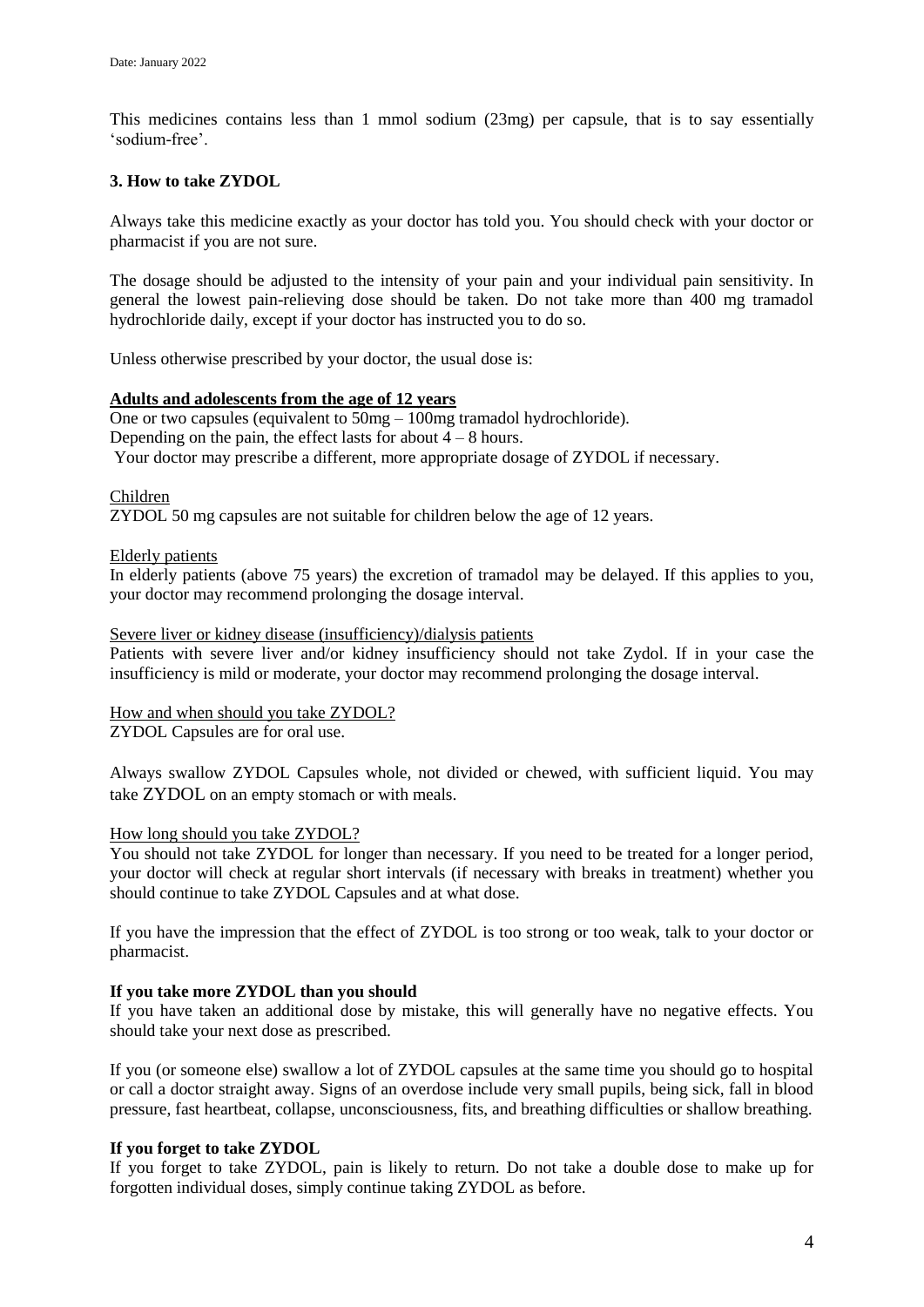## **If you stop taking ZYDOL Capsules**

If you interrupt or finish treatment with ZYDOL Capsules too soon, pain is likely to return. If you wish to stop treatment on account of unpleasant effects, please tell your doctor.

You should not suddenly stop taking this medicine unless your doctor tells you to. If you want to stop taking your medicine, discuss this with your doctor first, particularly if you have been taking it for a long time. Your doctor will advise you when and how to stop, which may be by lowering the dose gradually to reduce the chance of developing unnecessary side effects (withdrawal symptoms).

Generally there will be no after-effects when treatment with ZYDOL Capsules is stopped. However, on rare occasions, people who have been taking ZYDOL Capsules for some time may feel unwell if they abruptly stop taking them. They may feel agitated, anxious, nervous or shaky. They may be hyperactive, have difficulty sleeping and have stomach or bowel disorders. Very few people may get panic attacks, hallucinations, unusual perceptions such as itching, tingling and numbness, and "ringing" in the ears (tinnitus). Further unusual CNS symptoms, i.e. confusion, delusions, change of perception of the own personality (depersonalisation), and change in perception of reality (derealisation) and delusion of persecution (paranoia) have been seen very rarely. If you experience any of these complaints, after stopping ZYDOL, please consult your doctor.

If you have any further questions on the use of this medicine, ask your doctor or pharmacist.

## **4. POSSIBLE SIDE EFFECTS**

Like all medicines, this medicine can cause side effects, although not everybody gets them.

## **You should see a doctor immediately if you experience symptoms of an allergic reaction such as swollen face, tongue and/or throat, and/or difficulty swallowing or hives together with difficulties in breathing.**

The most common side effects during treatment with ZYDOL are nausea and dizziness, which occur in more than 1 in 10 people.

Very common: may affect more than 1 in 10 people

- dizziness
- feeling sick (nausea)

Common: may affect up to 1 in 10 people

- headaches, drowsiness
- fatigue
- constipation, dry mouth, being sick (vomiting),
- sweating (hyperhidrosis)

Uncommon: may affect up to 1 in 100 people

- effects on the heart and blood circulation (pounding of the heart, fast heartbeat, feeling faint or collapse). These adverse effects may particularly occur in patients in an upright position or under physical strain.
- urge to be sick (retching), stomach trouble (e.g. feeling of pressure in the stomach, bloating), diarrhoea
- skin reactions (e.g. itching, rash)

Rare: may affect up to 1 in 1,000 people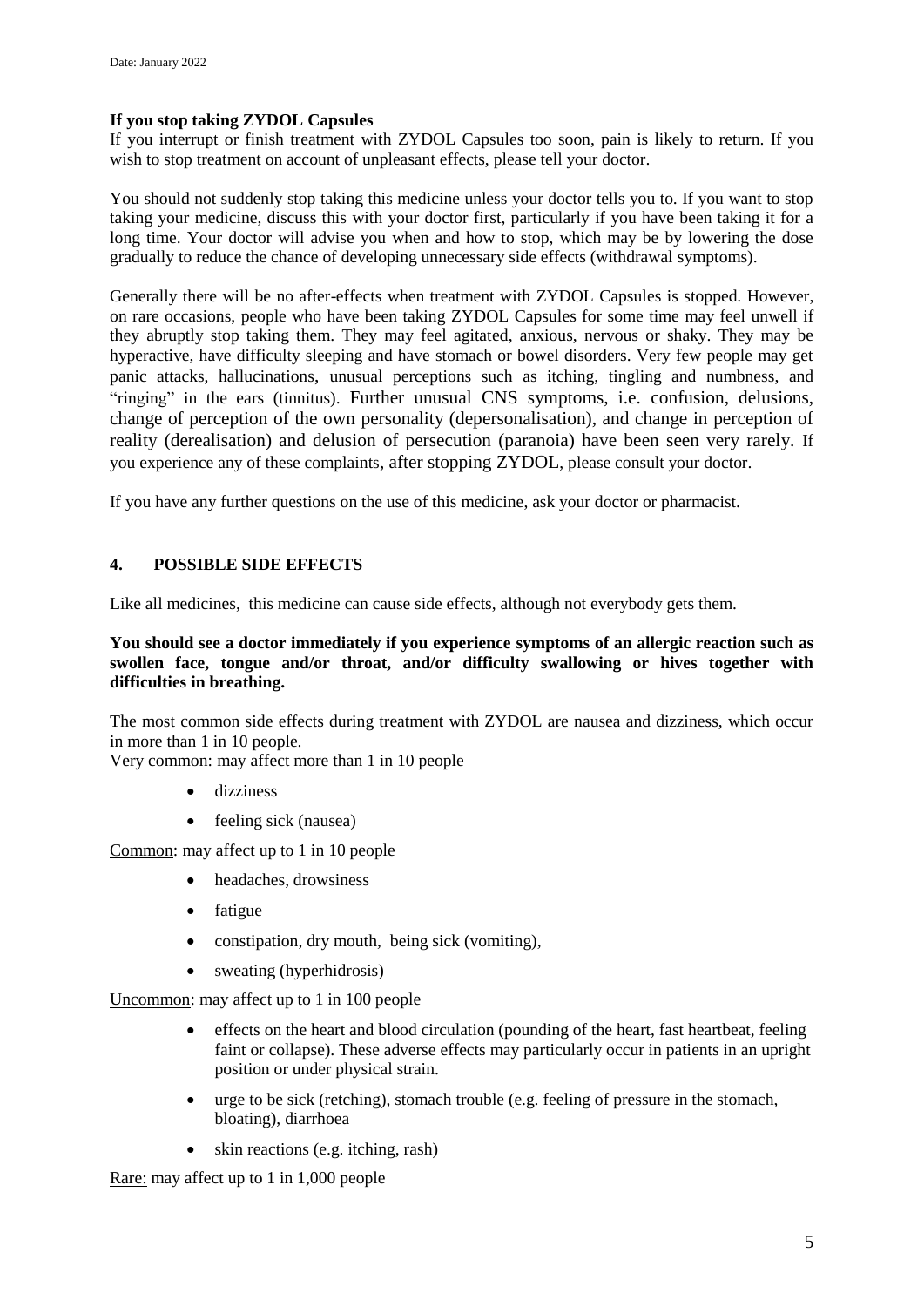- allergic reactions (e.g. difficulty in breathing, wheezing, swelling of skin) and shock (sudden circulation failure) have occurred in very rare cases.
- slow heartbeat
- increase in blood pressure
- abnormal sensations (e.g. itching, tingling, numbness), trembling, epileptic fits, muscle twitches, uncoordinated movement, transient loss of consciousness (syncope), speech disorders.
- Epileptic fits have occurred mainly at high doses of tramadol or when tramadol was taken at the same time as other medicines which may induce fits.
- changes in appetite
- hallucination, confusional state, sleep disorders, delirium, anxiety and nightmares
- Psychological complaints may appear after treatment with ZYDOL Capsules. Their intensity and nature may vary (according to the patient's personality and length of therapy). These may appear as a change in mood (mostly high spirits, occasionally irritated mood), changes in activity ( slowing down but sometimes an increase in activity) and decreased cognitive and sensory perception (being less aware and less able to make decisions, which may lead to errors in judgement).
- Drug dependence may occur. When treatment is stopped abruptly, signs of withdrawal may appear (see "If you stop taking ZYDOL").
- blurred vision, excessive dilation of the pupils (mydriasis), constriction of the pupils (miosis).
- slow breathing, shortness of breath (dyspnoea)
- Worsening of asthma has been reported, however it has not been established whether it was caused by tramadol. If the recommended doses are exceeded, or if other medicines that depress brain function are taken at the same time, breathing may slow down.
- weak muscles
- passing urine with difficulty or pain, passing less urine than normal (dysuria).

Very rare: may affect up to 1 in 10,000 people

• hepatic enzyme increased

Not known: frequency cannot be estimated from the available data

- decrease in blood sugar level
- hiccups

Serotonin syndrome, that can manifest as mental status changes (e.g. agitation, hallucinations, coma), and other effects, such as fever, increase in heart rate, unstable blood pressure, involuntary twitching, muscular rigidity, lack of coordination and/or gastrointestinal symptoms (e.g. nausea, vomiting, diarrhoea) (see section 2 "What you need to know before you take ZYDOL").

# **Reporting of side effects**

If you get any side effects, talk to your doctor, pharmacist or nurse. This includes any possible side effects not listed in this leaflet. You can also report side effects directly via HPRA Pharmacovigilance, Website: [www.hpra.ie.](http://www.imb.ie/)

By reporting side effects you can help provide more information on the safety of this medicine.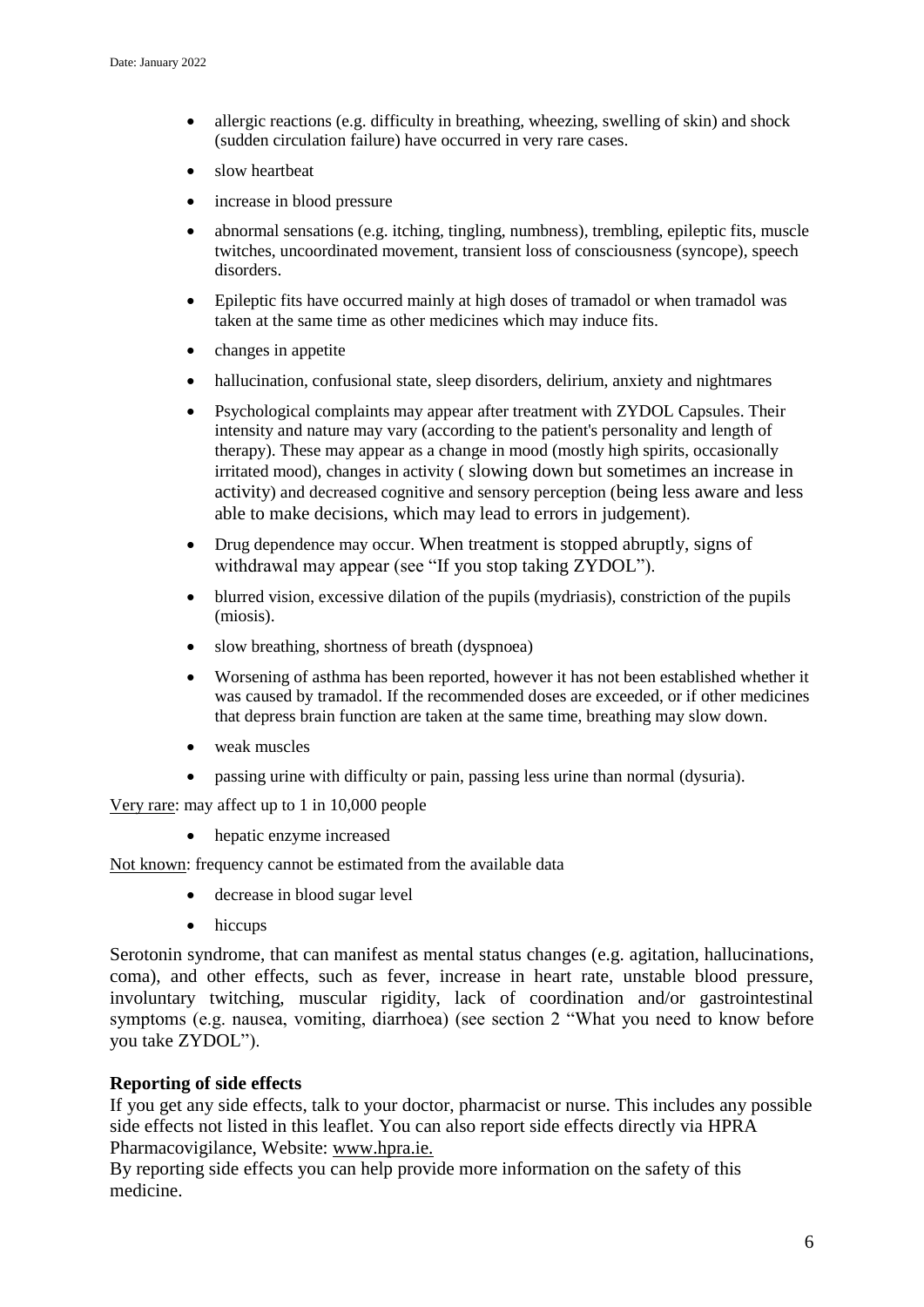# **5. How to store ZYDOL**

Keep out of the sight and reach of children.

Do not use this medicine after the expiry date which is stated on the carton and the blister. The expiry date refers to the last day of that month. Store in the original container. Do not store above  $25^{\circ}\text{C}$ .

Do not throw away any medicines via wastewater or household waste. Ask your pharmacist how to throw away medicines you no longer use. These measures will help protect the environment.

## **6. Contents of the pack and other information**

#### **What ZYDOL contains**

The active substance is tramadol hydrochloride. Each capsule contains 50 mg tramadol hydrochloride.

The other ingredients are: Microcrystalline cellulose, sodium starch glycolate, colloidal anhydrous silica, magnesium stearate.

Capsule shell contains: gelatine, sodium laurilsulfate and the colours yellow iron oxide (E172) and titanium dioxide (E171).

#### **What ZYDOL looks like and contents of the pack**

ZYDOL 50 mg capsules are yellow/yellow, shiny, hard gelatine capsules.

ZYDOL 50 mg Capsules are packed in blisters and are supplied in boxes of 10, 20 and 100 capsules.

Not all pack sizes may be marketed.

## **Marketing Authorisation Holder and Manufacturer**

Marketing Authorisation Holder: Grünenthal Pharma Ltd. 4045 Kingswood Road Citywest Business Park Citywest, Co. Dublin Ireland

Manufacturer: Grünenthal GmbH Zieglerstraße 6 52078 Aachen Germany

#### **Other formats:**

To request a copy of this leaflet in Braille, large print or audio please call:

0044 173 3375 370

Please be ready to give the following information:

| <b>Product name</b>              | Reference number |
|----------------------------------|------------------|
| <b>ZYDOL 50 mg hard Capsules</b> | PA 2242/5/1      |